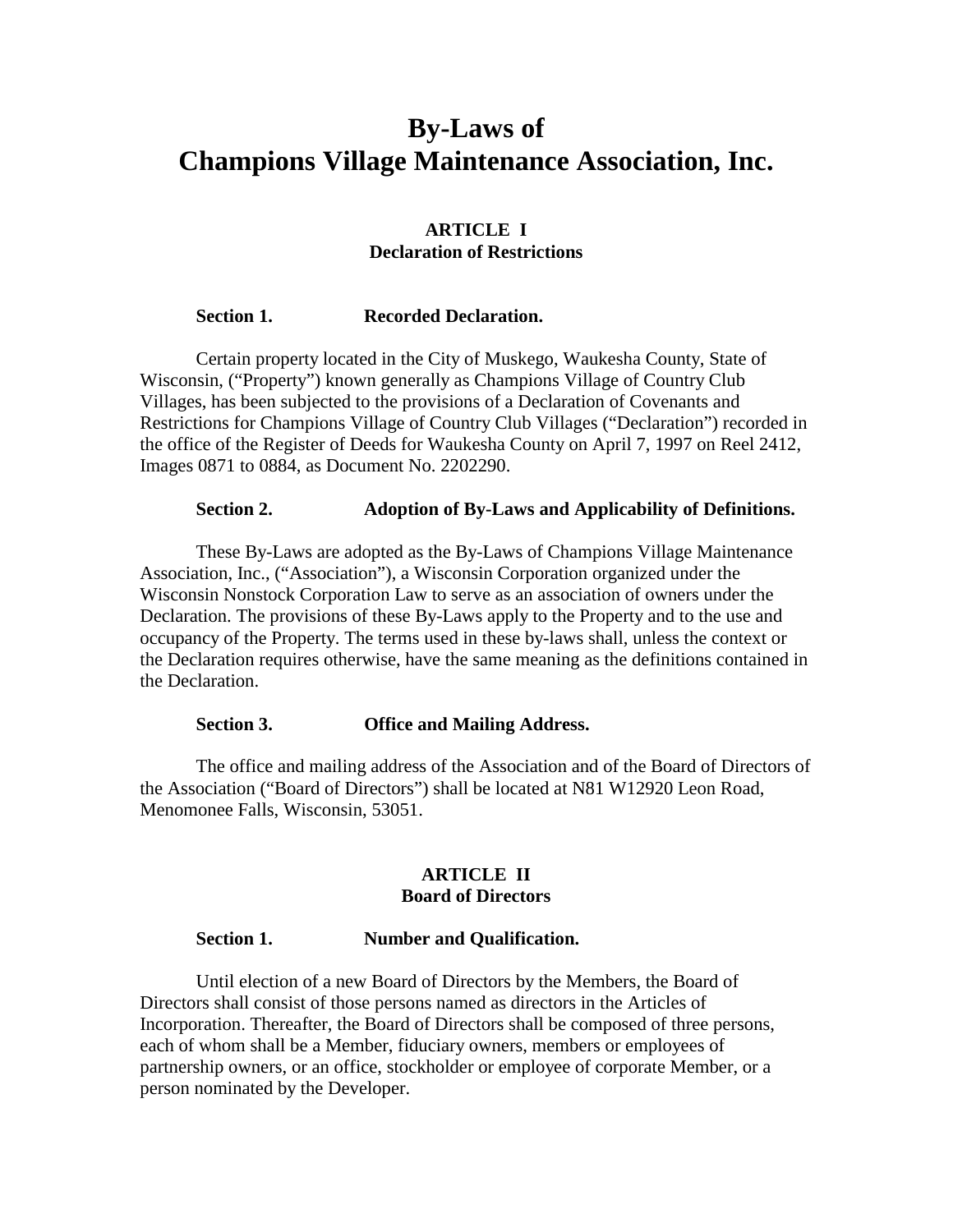### **Section 2. Powers and Duties.**

 The affairs of the Association shall be governed by the Board of Directors. The Board of Directors shall have the powers and duties necessary for the administration of the affairs of the Association, except those powers and duties as by law or by the Declaration or by these By-Laws may not be delegated to the Board of Directors by the Members or have been specifically reserved by or to the Members. The Board of Directors shall have full power and authority necessary for or desirable for the complete enforcement and administration of the provisions of the Declaration, these By-Laws, and the rules and regulations for the Development.

# **Section 3. Managing Agent and Manager.**

 The Board of Directors may employ a managing agent at a compensation established by the Board of Directors to perform such duties and services as the Board of Directors shall authorize.

# **Section 4. Election and Term of Office.**

The members of the Board of Directors elected by the Members shall hold office for a term of one year and until their respective successors shall have been elected.

# **Section 5. Removal of Members of the Board of Directors.**

At any regular or special meeting of Members, any one or more of the members of the Board of Directors previously elected by the Members may be removed with or without cause by a majority of the authorized votes of all Members, and a successor may be elected to fill the vacancy created. Any member of the Board of Directors whose removal has been proposed by the Members shall be given an opportunity to be heard at the meeting.

### **Section 6. Vacancies.**

Vacancies in the Board of Directors caused by any reason, other than the removal of a director by a vote of the Members, shall be filled by a vote of a majority of the remaining directors at a special meeting of the Board of Directors held for that purpose promptly after the occurrence of the vacancy even though the directors present at the meeting may be less than a quorum, and each person so elected shall be a director of the Board of Directors for the remainder of the term of the director so removed and until a successor is elected at the next annual meeting of the Members.

### **Section 7. Regular Meetings.**

Regular meetings of the Board of Directors may be held at the time and place as determined from time to time by a majority of the members of the Board of Directors.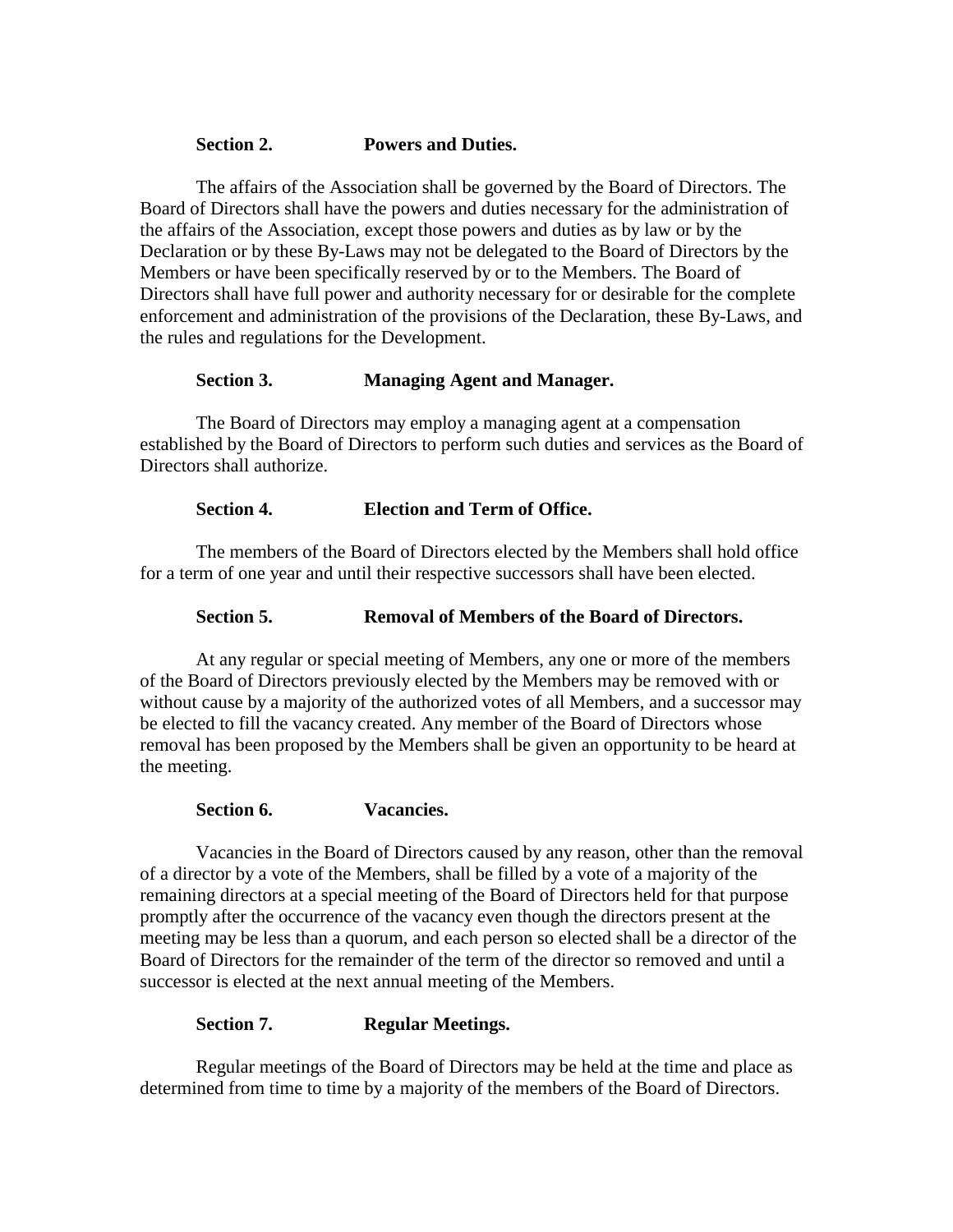Notice of regular meetings of the Board of Directors shall be given to each member of the Board of Directors, by mail or telegram, at least 48 hours prior to the time of the meeting.

# **Section 8. Special Meetings.**

Special meetings of the Board of Directors may be called by the President on 48 hours notice to each member of the Board of Directors, given by mail or telefax, and the notice shall state the time, place and purpose of the meeting. Special meetings of the Board of Directors shall be called by the President or Secretary in like manner and on like notice on the written request of at least one member of the Board of Directors.

# **Section 9. Waiver of Notice.**

Any member of the Board of Directors may, at any time, waive notice of any meeting of the Board of Directors in writing, and the waiver shall be deemed equivalent to the giving of the notice. Attendance by a member of the Board of Directors at any meeting of the Board shall be a waiver of notice of the time and place of the meeting. If all the members of the Board of Directors are present at any meeting of the Board, no notice shall be required and any business may be transacted at the meeting.

# **Section 10. Quorum of Board of Directors.**

At all meetings of the Board of Directors, a majority of the directors shall constitute a quorum for the transaction of business, and the votes of a majority of the members of the Board of Directors present at a meeting at which a quorum is present shall constitute a decision of the Board of Directors. If at any meeting of the Board of Directors there shall be less than a quorum present, a majority of those present may adjourn the meeting from time to time. At any adjourned meeting at which a quorum is present, any business which might have been transacted at the meeting originally called may be transacted without further notice.

### **Section 11. Compensation.**

No member of the Board of Directors shall receive any compensation from the Association for acting as a Director.

### **Section 12. Liability of the Board of Directors.**

The members of the Board of Directors shall not be liable to the Members for any mistake of judgment, failure to adhere to the provisions of the Declaration of these By-Laws, negligence or otherwise, except for their own individual willful misconduct or bad faith. The Members shall indemnify and hold harmless each member of the Board of Directors against all contractual liability to others arising out of contracts made by the Board of Directors on behalf of the Association unless any contract shall have been made in bad faith. It is intended that the members of the Board of Directors shall have no personal liability with respect to any contracts made by them on behalf of the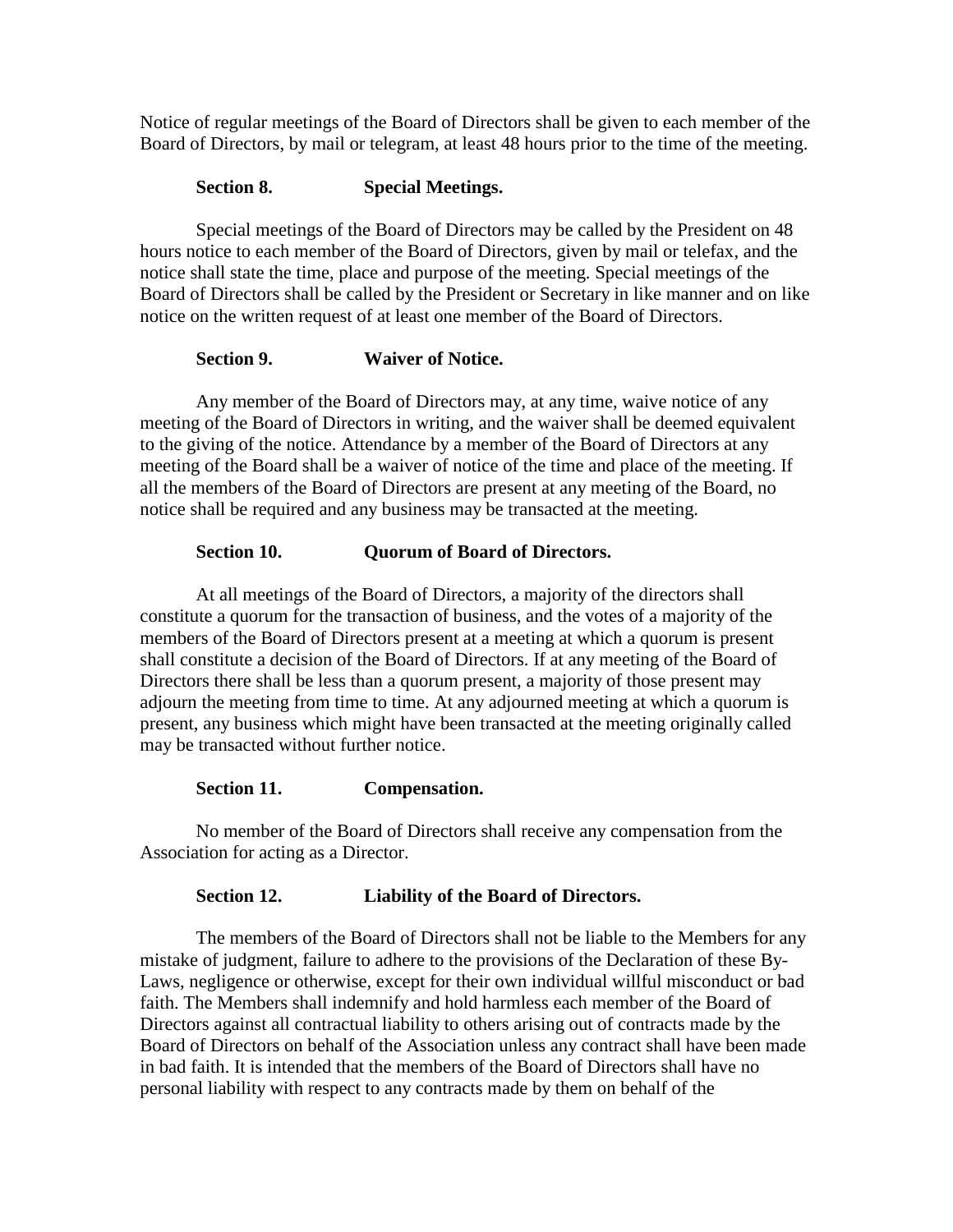Association. It is also intended that the liability of the Members arising out of any contract made by the Board of Directors or out of the indemnity in favor of the members of the Board of Directors shall be shared equally by all of the unit owners, and the liability of any single Member shall be limited to an equal proportionate share of the total liability. At the option of the Board of Directors, Directors' liability insurance may be obtained and shall be paid for as a common expense.

#### **Section 13. Informal Action.**

Any action which is required to be taken at a meeting of the Board of Directors or which may be taken at a meeting, may be taken without a meeting if a consent in writing setting forth the action so taken shall be signed by all of the directors entitled to vote with respect to the subject matter. The consent shall have the same force and effect as a unanimous vote.

### **ARTICLE III Members**

#### **Section 1. Annual Meetings.**

 The annual meetings of the Members shall be held on the third Monday of January of each year. At such meetings the Board of Directors shall be elected by ballot of the Members in accordance with the provisions of these By-Laws. The Members may transact other business at the meetings as may properly come before them.

#### **Section 2. Place of Meetings.**

Meetings of the Members shall be held at the principal office of the Association or at any other suitable place convenient to the Members as may be designated by the Board of Directors.

#### **Section 3. Special Meetings.**

It shall be the duty of the President to call a special meeting of the Members if so directed by resolution of the Board of Directors or upon a petition signed and presented to the Secretary by Members having 25% of the total authorized votes of all Members. The notice of any special meeting shall state the time, place and purpose of the meeting. No business shall be transacted at a special meeting except as stated in the notice.

#### **Section 4. Notice of Meetings.**

The Secretary shall mail to each Member of record or cause to be delivered to each Member a notice of each annual or special meeting of the Members, at least ten but not more than 20 days prior to the meeting, stating the purpose of the meeting as well as the time and place where it is to be held.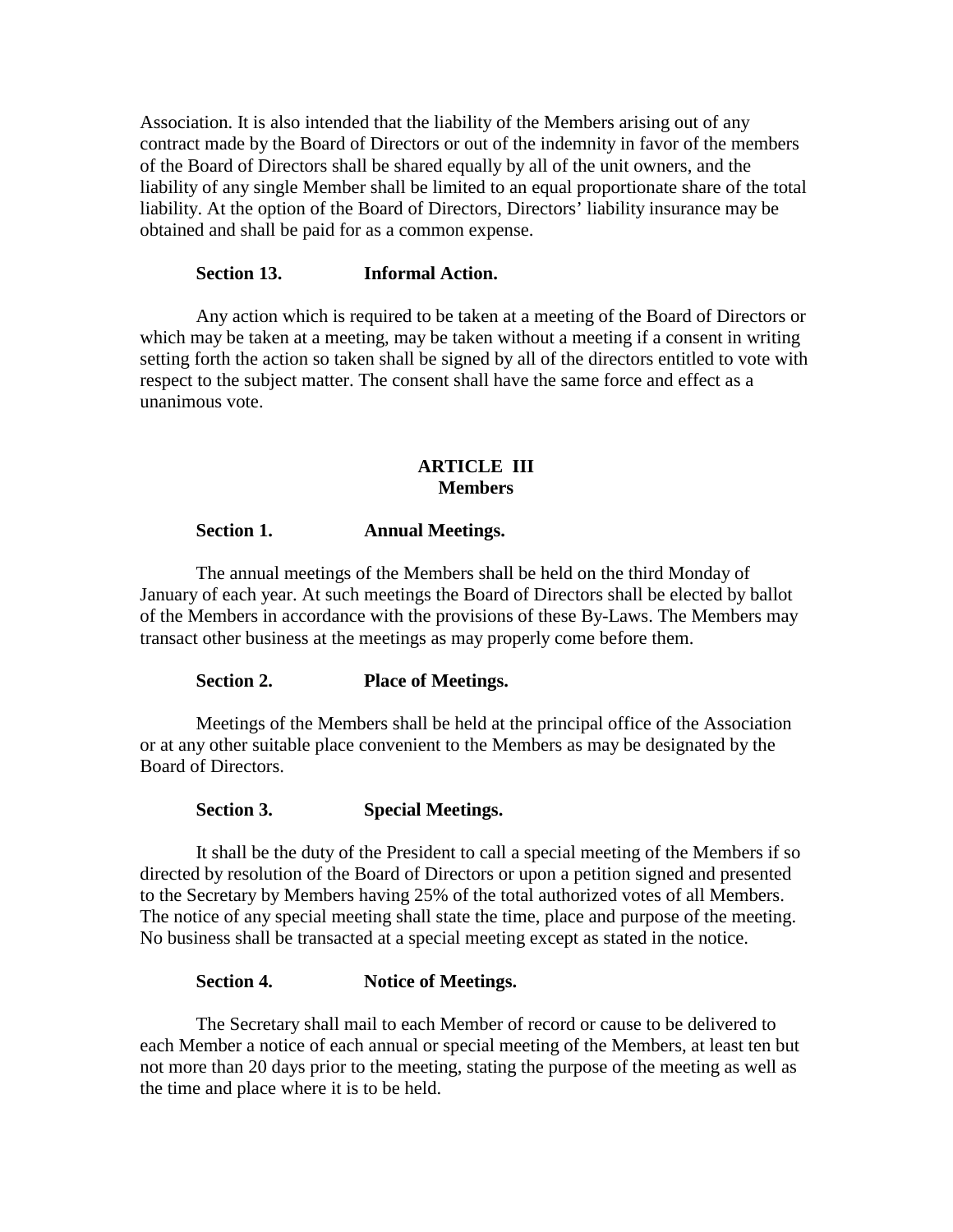### **Section 5. Adjournment of Meetings.**

Any meeting of Members of which as quorum has or has not attended may be adjourned at the option of the Members by vote of a majority of the authorized votes of the Members who are present, either in person or by proxy, at the meeting.

### **Section 6. Title to Lots.**

Title to Lots may be taken in the name of an individual or in the names of two or more person, as tenants in common as or joint tenants, in the name of a corporation or partnership, or in the name of a fiduciary.

### **Section 7. Voting.**

Each Member shall furnish the Association with the owner's name and current mailing address. No Member may vote at meetings of the Association until this information is furnished. The owner or owners of each unit, or some person designated by the owner or owners to act as proxy and who need not be an owner, shall be entitled to cast the vote belonging to the unit at all meetings of Members. The designation of any proxy shall be made in writing to the Secretary by the Member or Members so designating. Any proxy shall be effective only for a maximum period of 180 days following its issuance unless granted to a mortgagee, land contract vendor or lessee of a unit. Each Member (including the Declarant and the Board of Directors, if the Declarant, or the Board of Directors or its designee, shall then hold title to one or more units) shall be entitled to cast at all meetings of the Members the vote belonging to each unit owned. Where ownership is in the name of two or more persons, the vote may be cast by any one joint owner; provided, however, that if any joint owner protects promptly the casting of the vote to the person presiding over the meeting or files a written statement with the Secretary stating that thereafter the vote must be cast pro rata in accordance with each joint owner's interest in the unit, then the vote shall thereafter be cast pro rate by all joint owners in accordance with their interests in the lot.

### **Section 8. Majority of Lot Owners.**

As used in these By-Laws, the term "majority of lot owners" shall mean those Members having more than 50% of the authorized votes of all Members present in person or by proxy and voting at any meeting of the Members, determined in accordance with the provisions of Section 7 or this Article III.

#### **Section 9. Quorum.**

Except as otherwise provided in these By-Laws, the presence in person or by proxy of Members having 33-1/3% of the total authorized votes of all Members shall constitute a quorum at all meetings of the Members.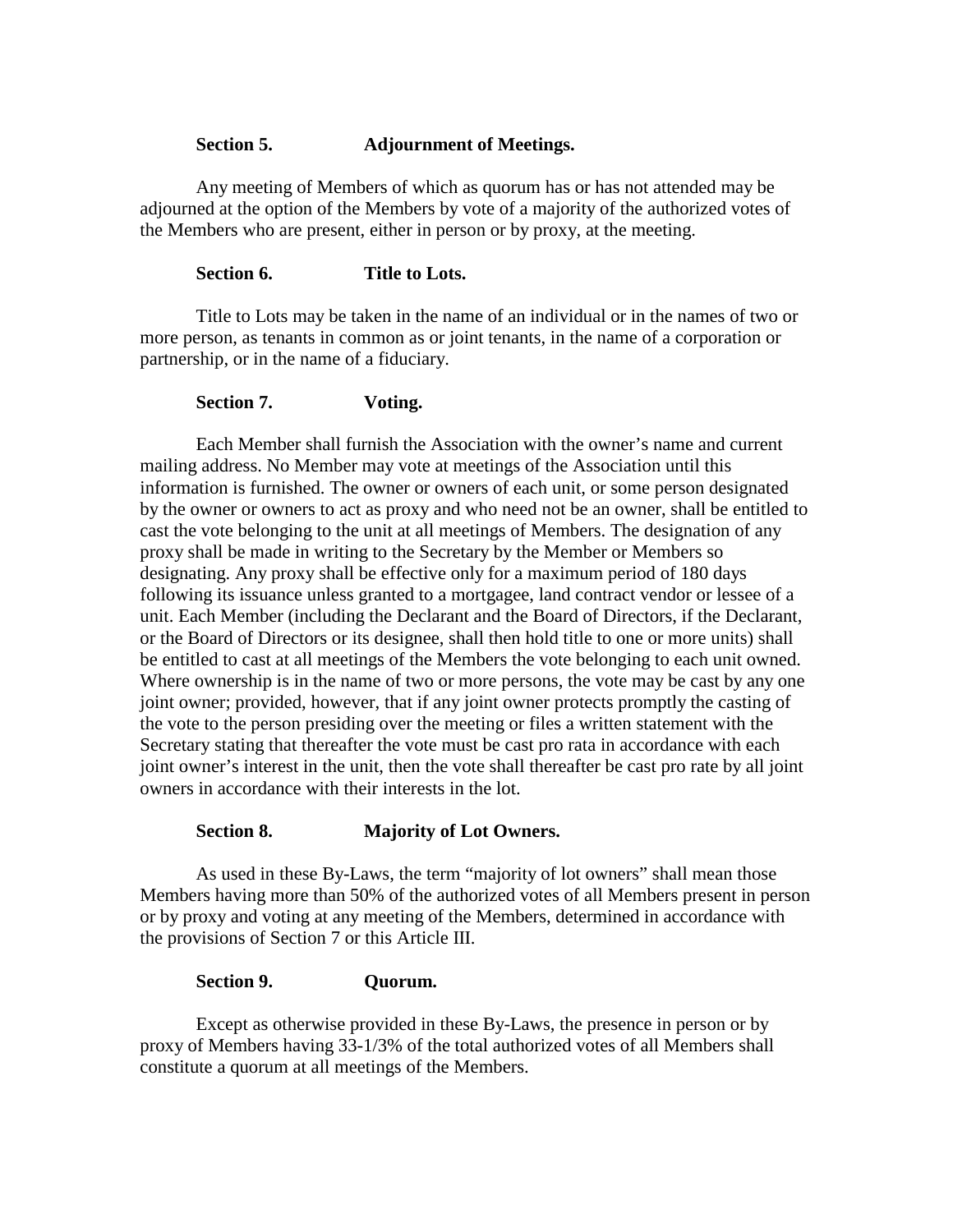### **Section 10. Majority Vote.**

The vote of a majority of Members at a meeting at which a quorum shall be present shall be binding upon all Members for all purposes except where a higher percentage vote is required by law, by the Declaration or by these By-Laws.

### **Section 11. Action of Unanimous Consent.**

Any action required to be taken or which may be taken at a meeting of Members may be taken without a meeting if a consent in writing setting forth the action taken shall be signed by all Members entitled to vote. The signature required in each instance shall be that person who is then entitled to cast the vote of a unit. All such consent action shall have the same force and effect as a unanimous vote.

# **Section 12. Membership.**

- (a) Every person or entity who is an Owner shall be a Member of the Association. Notwithstanding the foregoing, any such person or entity who merely holds record ownership as security for the performance of an obligation shall not be a Member of the Association.
- (b) The Association shall have two (2) classes of voting members:

CLASS A. Class A Members shall be all those Owners as defined in subsection (a) with the exception of the Developer (as long as the Class B membership shall exist, and thereafter, the Developer shall be a Class A Member to the extent it otherwise would qualify). Class A Members shall be entitled to one vote for each Lot owned. When more than one person if the Owner of an Lot, all such persons shall be Members, and the vote for such Lot shall be exorcised as they among themselves determine, but in no event shall more than one vote be cast with respect to any such Lot.

CLASS B. The Class B Member shall be the Developer. The Class B Member shall be entitled to one (1) vote, plus two (2) votes for each vote which the Class A Members are entitled to cast in the aggregate from time to time, provided that the Class B membership shall cease and terminate one (1) year after the last Lot within the Development owned by Developer (or its affiliates) has been sold and conveyed and all other portions of the Development owned by Developer (or its affiliates) have been conveyed to third-parties, or at any time prior to that date at the election of the Developer.

NOTWITHSTANDING any provision to the contrary, the Developer shall have the right to elect a majority of the Board of Directors of the Association until one (1) year after the Developer (and its affiliates) no longer holds title to any portion of the Development, unless such right is relinquished prior thereto. In such case, the then existing Members shall be obligated to elect the Board and assume control of the Association.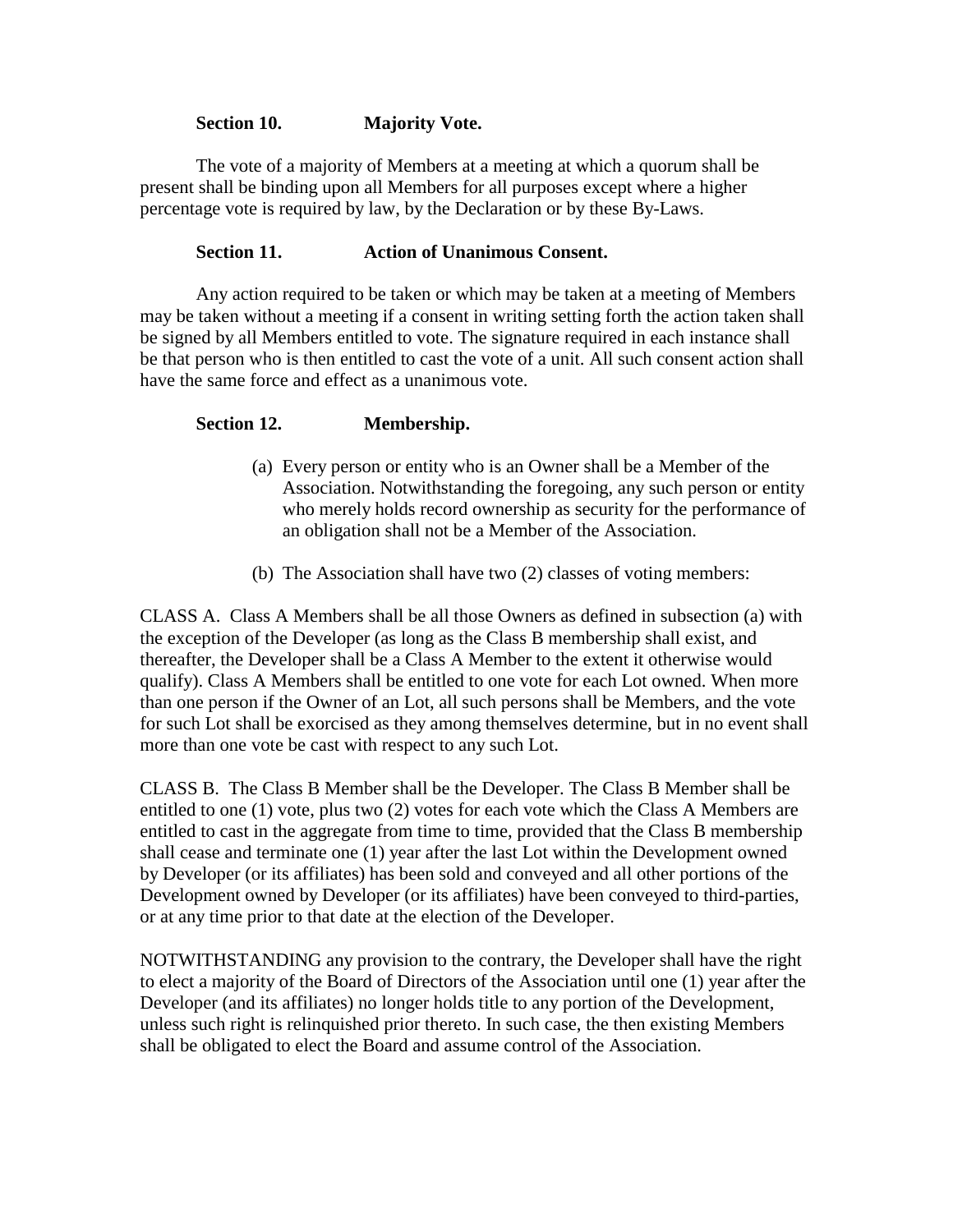(c) When reference is made in the By-Laws to a majority or specific percentage of Members, such reference shall be deemed to be reference to a majority or specific percentage of the votes of Members and not of the Members themselves.

# **ARTICLE IV Officers**

### **Section 1. Designation, Election and Removal.**

 The principal officers of the Association shall be the President, the Vice President, the Secretary and the Treasurer, all of whom shall be elected annually by the Board of Directors. The Board of Directors may appoint such other officers as in its judgment may be necessary. Any two or more offices may be held by the same person, except the offices of President and Secretary and President and Vice President. Any officer may with or without cause, be removed by the Board of Directors, and a successor selected, by majority vote of the members of the Board of Directors, at any regular meeting of the Board of Directors, or at any special meeting called for that purpose.

### **Section 2. President.**

The President shall be the chief executive officer of the Association and shall preside at all meetings of the Members and of the Board of Directors. The President shall have all of the general powers and duties of the President of a stock corporation organized under the Wisconsin Business Corporation Law, including, but not limited to, the power to appoint Members to any committee which is established under these By-Laws.

# **Section 3. Vice President.**

The Vice President shall take the place of, and perform the duties of, the President whenever the President shall be absent or unable to act. If neither the President nor the Vice President is able to act, the Board of Directors shall appoint some other member of the Board of Directors to act in the place of the President on an interim basis. The Vice President shall also perform such other duties as shall from time to time be requested by the Board of Directors or by the President.

### **Section 4. Secretary.**

The Secretary shall keep the minutes of all meetings of the Members and of the Board of Directors, have charge of such books and papers as the Board of Directors may direct, and shall, in general, perform all the duties of Secretary of a stock corporation organized under the Wisconsin Business Corporation Law. The Secretary shall count the votes of meetings of the Association.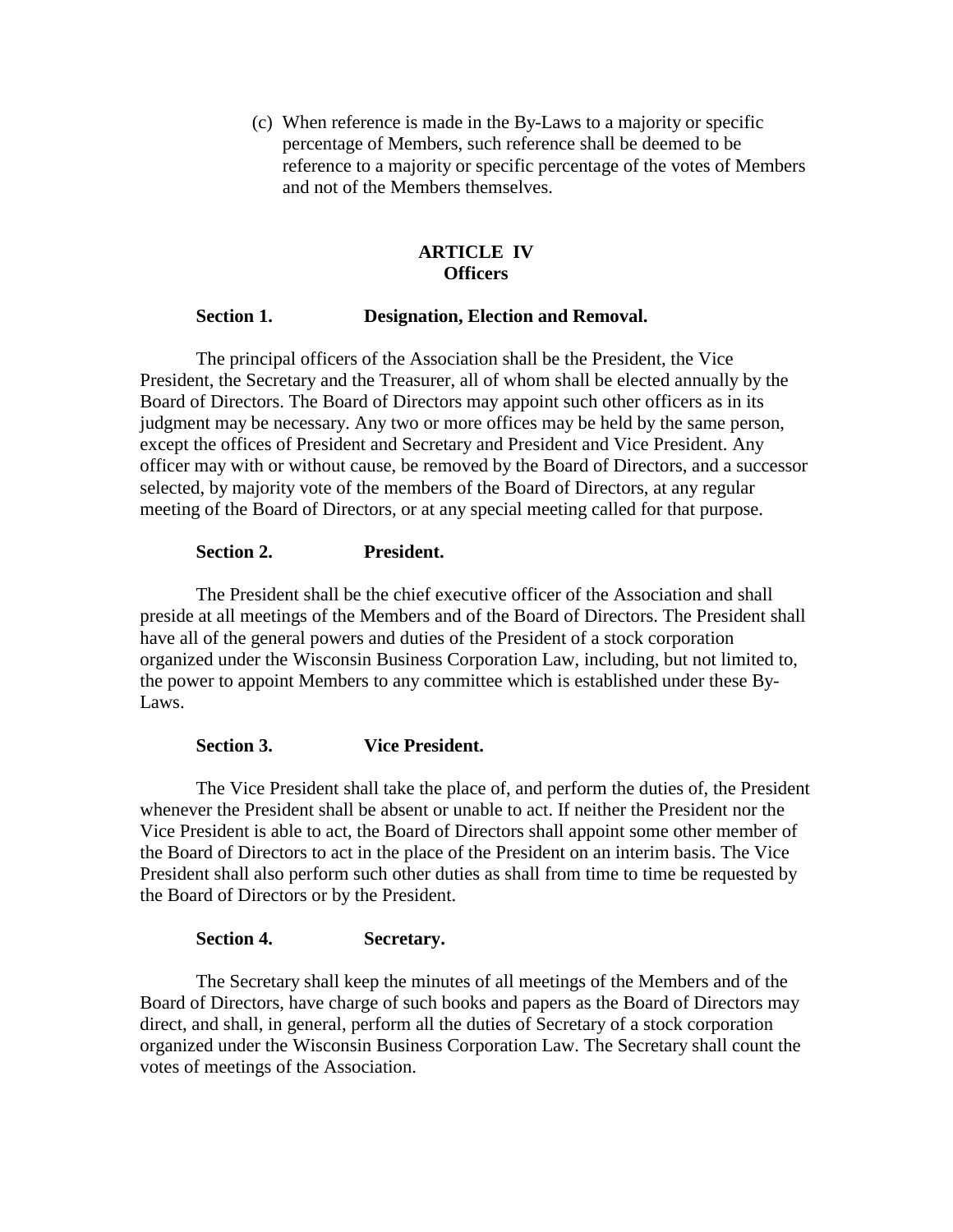#### **Section 5. Treasurer.**

The Treasurer shall be responsible for Association funds and securities and for keeping full and accurate financial records and books of account showing all receipts and disbursements and for the preparation of all required financial statements. The Treasurer shall be responsible for the deposit of all monies and other valuable effects in the name of the Association in such depositories as may from time to time be designated by the Board of Directors, and shall, in general, perform all the duties of Treasurer of a stock corporation organized under the Wisconsin Business Corporation Law.

#### **Section 6. Agreements, Contracts, Deeds, Checks, Etc.**

All agreements, contracts, deeds, leases, checks and other instruments of the Association may be executed by any officer or by such other person or persons as may be designated by the Board of Directors.

#### **Section 7. Compensation of Officers.**

No officer shall receive any compensation from the Association for acting as an officer.

### **ARTICLE V Operation of the Property**

#### **Section 1. Determination of Common Expenses.**

 The Board of Directors shall, at least annually, prepare a budget for the forthcoming year and allocate and assess the common expenses against the Lots and the Owners as provided in the Declaration. The assessment for the entire year shall be effective as of January 1 of each year but shall be payable at such time or times as the Board of Directors shall determine.

#### **Section 2. Payment of Common Expenses.**

All Owners shall pay the common expenses assessed by the Board of Directors pursuant to the Declaration and the provisions of Section 1 of this Article at such time or times as the Board of Directors shall determine.

 No owner shall be liable for the payment of any part of an assessment assessed against a Lot after a sale, transfer or other conveyance of the unit by the Owner. A purchaser of a Lot shall be liable for the payment of an assessment assessed against the Lot before the acquisition by the purchaser of the Lot.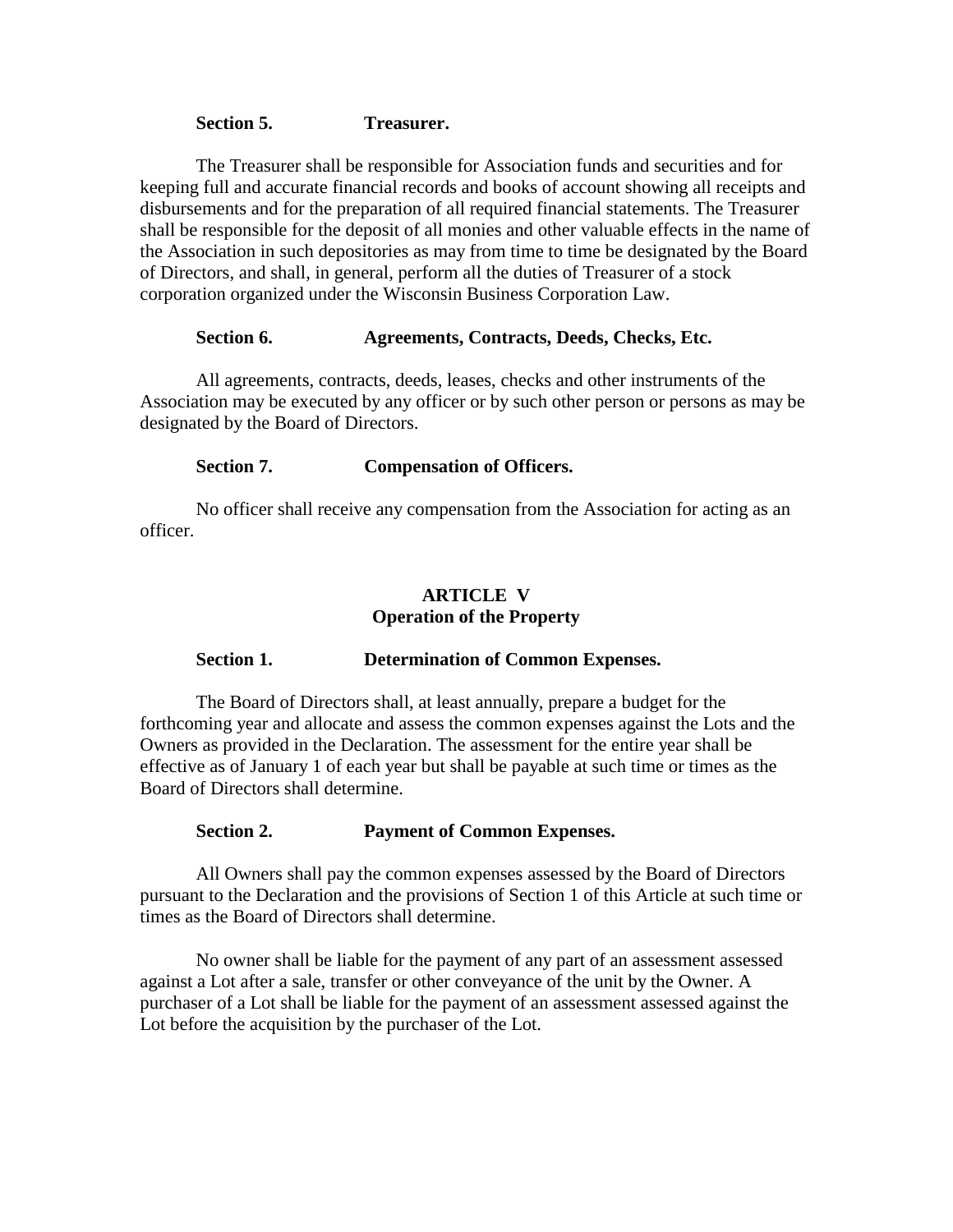Each owner shall be obligated to pay assessment under these By-Laws and the Declaration notwithstanding the fact that the Owner may have a pending dispute with the Association or the Board of Directors on any matter.

# **ARTICLE VI Miscellaneous**

### **Section 1. Notices.**

All notices to the Board of Directors or the Association shall be sent by registered or certified mail to the office of the Board of Directors or to such other address as the Board of Directors may hereafter designate from time to time. Except when delivered in person, all notices to any Owner shall be mailed or hand delivered to such address as may have been designated by the Owner from time to time, in writing, to the Association. All notices shall be deemed to have been given when mailed, except notices of change of address which shall be deemed to have been given when received. Notices to the Owners need not be mailed by registered or certified mail.

#### **Section 2. Invalidity.**

The invalidity of any part of these By-Laws shall not impair or affect in any manner the validity, enforceability or effect of the balance of these By-Laws.

**Section 3. Captions.** 

The captions in these By-Laws are inserted only as a matter of convenience and for reference, and in no way define, limit or describe the scope of these By-Laws or the intent of any provision of these By-Laws.

### **Section 4. Singular – Plural.**

The use of the singular or in these By-Laws shall be deemed to include the plural, whenever the context so requires.

 **Section 5. Waiver.** 

No restriction, condition, obligation or provision contained in these By-Laws shall be deemed to have been abrogated or waived by reason of any failure of enforcement, regardless of the number of violations or breaches which may occur.